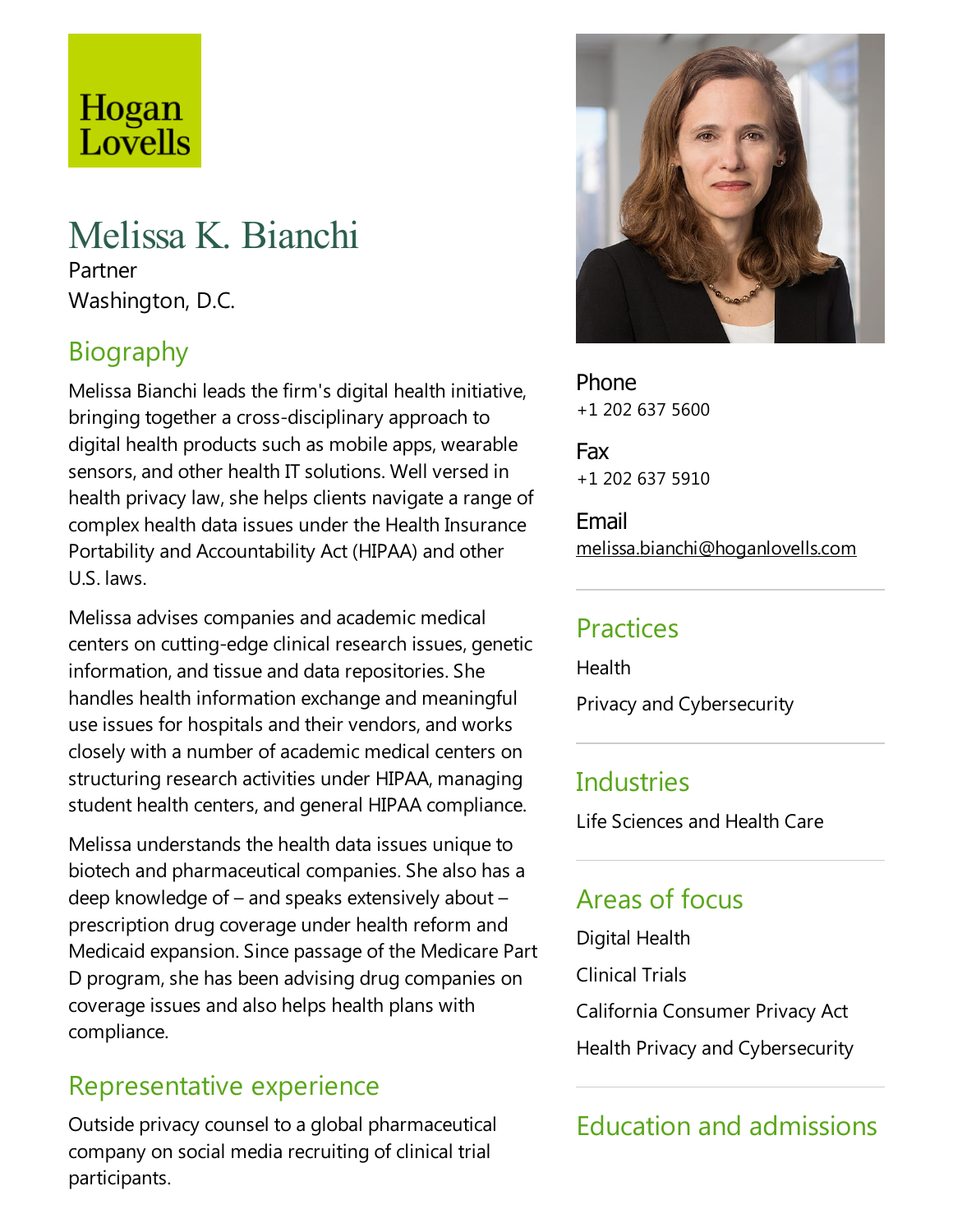Advise biotechnology company on use of mobile devices in clinical trial and ongoing patient support programs.

Policy advisor to large trade association on health reform and Medicaid prescription drug coverage.

Representing alarge health information technology company on privacy, data sharing, contracting, and data breach management.

Advises academic medical center on clinical trial data breaches.

Representing pharmaceutical companies and providers in matters involving Medicare prescription drug coverage.

Conducted privacy assessment of online information practices for a Fortune 500 global pharmaceutical company.

Primary outside counsel to major university on HIPAA and clinical research compliance.

On behalf of major trade associations and individual clients, advocated for meaningful prescription drug coverage under health reform.

Advised multiple universities on structuring compliance for student health centers.

Advise major pharmaceutical company in assessment of privacy compliance in patient support programs.

#### Awards and rankings

- Healthcare: Health Insurers, Legal 500 US, 2014
- Technology: Data Protection and Privacy, Legal 500 US, 2013 - 2014
- Outstanding Young Healthcare Lawyers, Nightingale's Health Care News, 2009

#### Latest thinking and events

- **Hogan Lovells Events** 
	- $\blacksquare$  Health Care AI Law and Policy Summit
- **News**

#### Education

J.D., Stanford Law School, 1999

A.B., Harvard University, magna cum laude, 1992

#### Bar admissions and qualifications

District of Columbia

California (inactive)